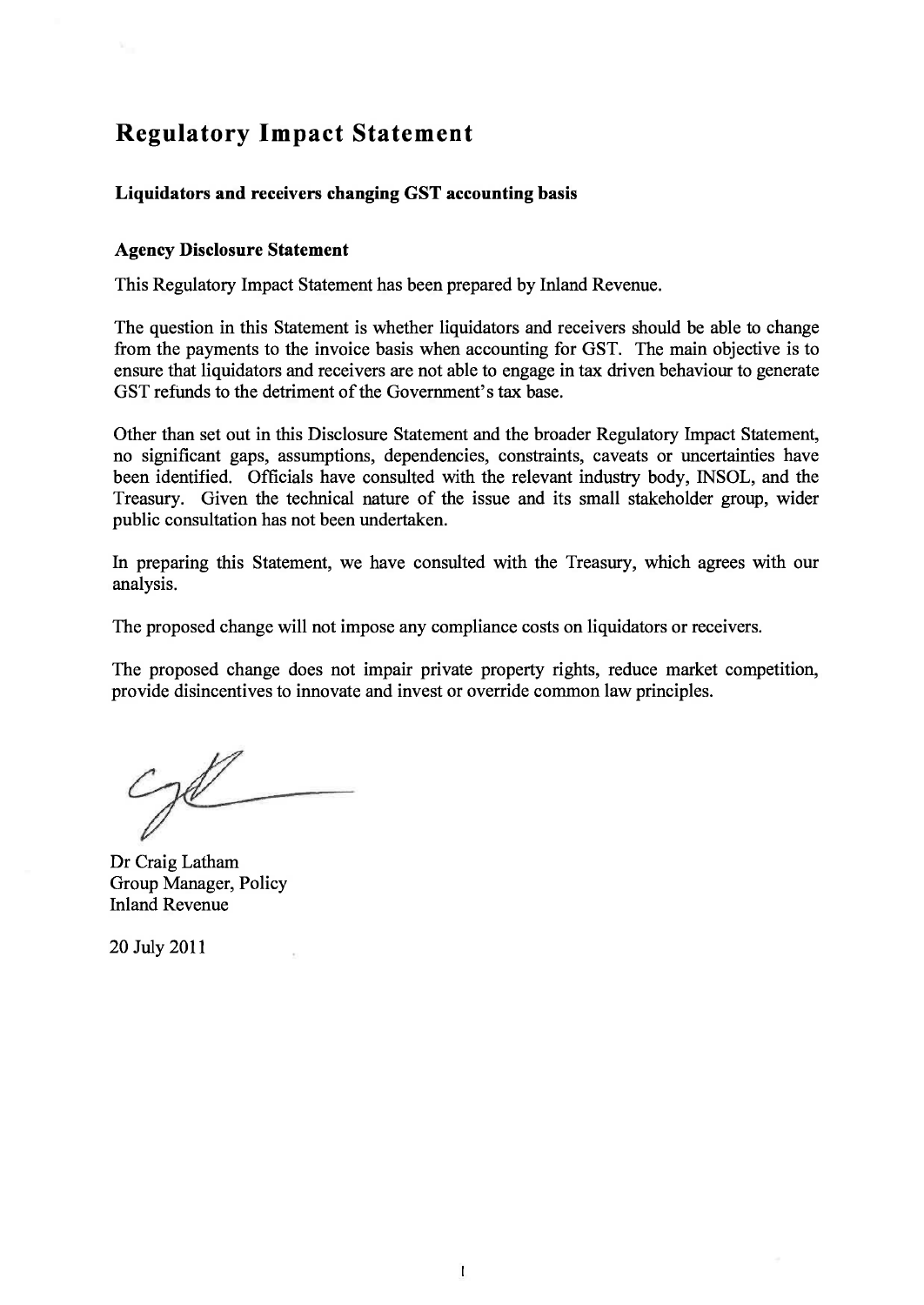# **STATUS QUO AND PROBLEM DEFINITION**

1. The question in this Statement is whether liquidators and receivers should be able to change from the payments to the invoice basis when accounting for GST.

2. If a registered person meets certain conditions, for example, the total value of taxable supplies for a 12 month period has not, or is not likely to exceed \$2,000,000, the registered person may account for GST on a payments basis. The Goods and Services Tax Act 1985 allows registered persons who are accounting for GST on a payments basis to change to the invoice basis by applying to the Commissioner. There are currently no restrictions on registered persons making this accounting basis change.

3. The large majority of registered persons choose to account for GST on a payments basis because it suits their business needs.

4. It is normal practice for liquidators and receivers to switch the GST accounting basis of registered persons they are acting for from the payments basis to the invoice basis. Changing from the payments to the invoice basis often results in refunds being made to the liquidator or receiver despite in many cases there being no realistic prospect that the debt, to which the input credit relates, will ever be paid. Even though output tax is also recognised on an invoice basis when the accounting basis is switched, Inland Revenue's statistics show that liquidators and receivers consistently receive net refunds when they make the switch.

5. For example, in the period 1 January 2009 to 30 July 2010 there were 627 companies where the liquidators requested a change from the payments basis to the invoice basis  $-$  the amount of GST claimed by these liquidators on switching accounting basis was approximately \$4.5 million, whereas the output tax returned was approximately \$550,000.

6. Although companies not in liquidation or receivership can similarly change their GST accounting basis, this is not considered an equivalent problem because such persons who stay in business eventually come into a net paying position.

7. Officials also note that it is not the policy intent of the GST legislation that refunds obtained by changing GST accounting bases be used to fund the liquidation or receivership of private companies.

8. The problem, therefore, is liquidators or receivers engaging in tax driven behaviour in order to generate GST refunds, which is at the detriment of the Government's tax base.

9. This Statement considers whether the Goods and Services Tax Act 1985 should be amended to preclude liquidators and receivers switching from the payments basis to the invoice basis when accounting for GST.

## **OBJECTIVES**

10. The main objective is to ensure that liquidators and receivers are not able to engage in tax driven behaviour to generate GST refunds to the detriment of the Government's tax base.

## **REGULATORY IMPACT ANALYSIS**

11. The options that we have identified include retaining the status quo or amending the Goods and Services Tax Act 1985 to preclude liquidators and receivers switching from the payments basis to the invoice basis when accounting for GST.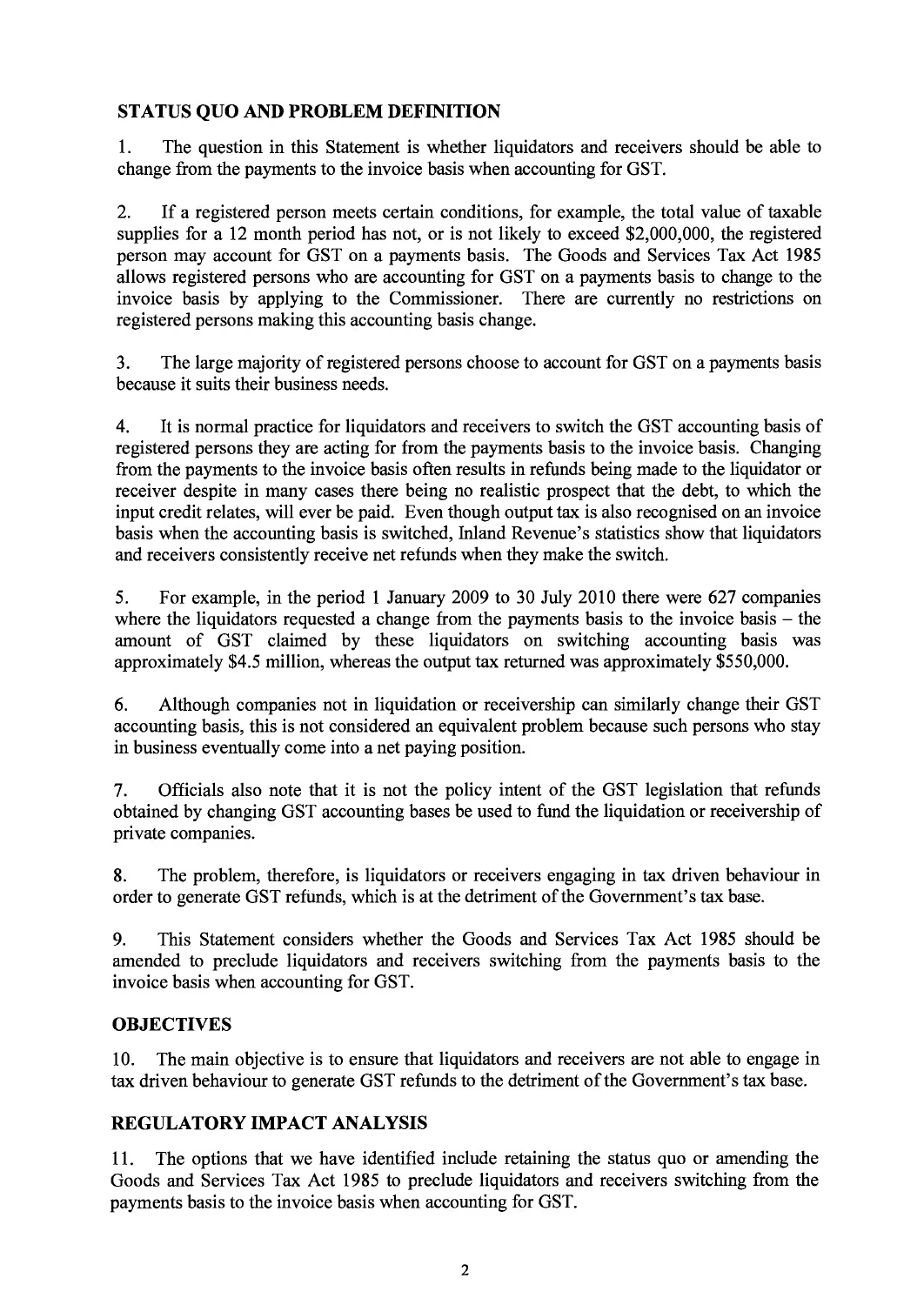**12. The preferred option is to amend the Goods and Services Tax Act 1985 to preclude liquidators and receivers switching from the payments basis to the invoice basis when accounting for GST in order to generate GST refunds. The amendment should also apply to voluntary administrators.** 

**13. Officials considered other options including making the change of accounting basis subject to Commissioner discretion and amending the incapacitated persons provisions in section 58 of the GST Act 1985. These options were disregarded because a discretion would be arbitrary in nature and the incapacitated persons provisions have a might wider ambit than liquidators and receivers.** 

|                           | Impacts                                |                                                                                                | <b>Comment</b>                                                                                               | <b>Net</b><br>Impact |
|---------------------------|----------------------------------------|------------------------------------------------------------------------------------------------|--------------------------------------------------------------------------------------------------------------|----------------------|
|                           | <b>Costs</b>                           | <b>Benefits</b>                                                                                |                                                                                                              |                      |
| Liquidators/<br>Receivers | \$2.5 million<br>less tax<br>refunded. | Marginally reduced<br>compliance costs as no<br>longer making a change in<br>accounting basis. | Approximately 400<br>companies going into<br>liquidation each year could<br>be affected by this<br>proposal. | Negative             |
| Government                | None.                                  | \$2.5 million per annum.                                                                       | GST no longer<br>inappropriately used to<br>fund liquidation or<br>receivership of private<br>companies.     | Positive             |

**14. The impacts of the preferred option are:** 

## **CONSULTATION**

**15. Officials have discussed the amendment with representatives from INSOL (a group representing insolvency practitioners). The group considered the GST refunds were used to investigate companies, which could result in higher returns to creditors and therefore supported the status quo. It is not the policy intent of the legislation that GST refunds obtained by changing GST accounting bases be used to fund the liquidation or receivership of private companies.** 

**16. Inland Revenue has also consulted with the Treasury who agree with our recommendation.** 

#### **CONCLUSIONS AND RECOMMENDATIONS**

**17. The recommended option is to amend the Goods and Services Tax Act 1985 to preclude liquidators and receivers switching from the payments basis to the invoice basis when accounting for GST.** 

#### **IMPLEMENTATION**

**18. The necessary legislative change will be included in the tax bill scheduled to be introduced in September 2011, with application to payments made on or after the date of**